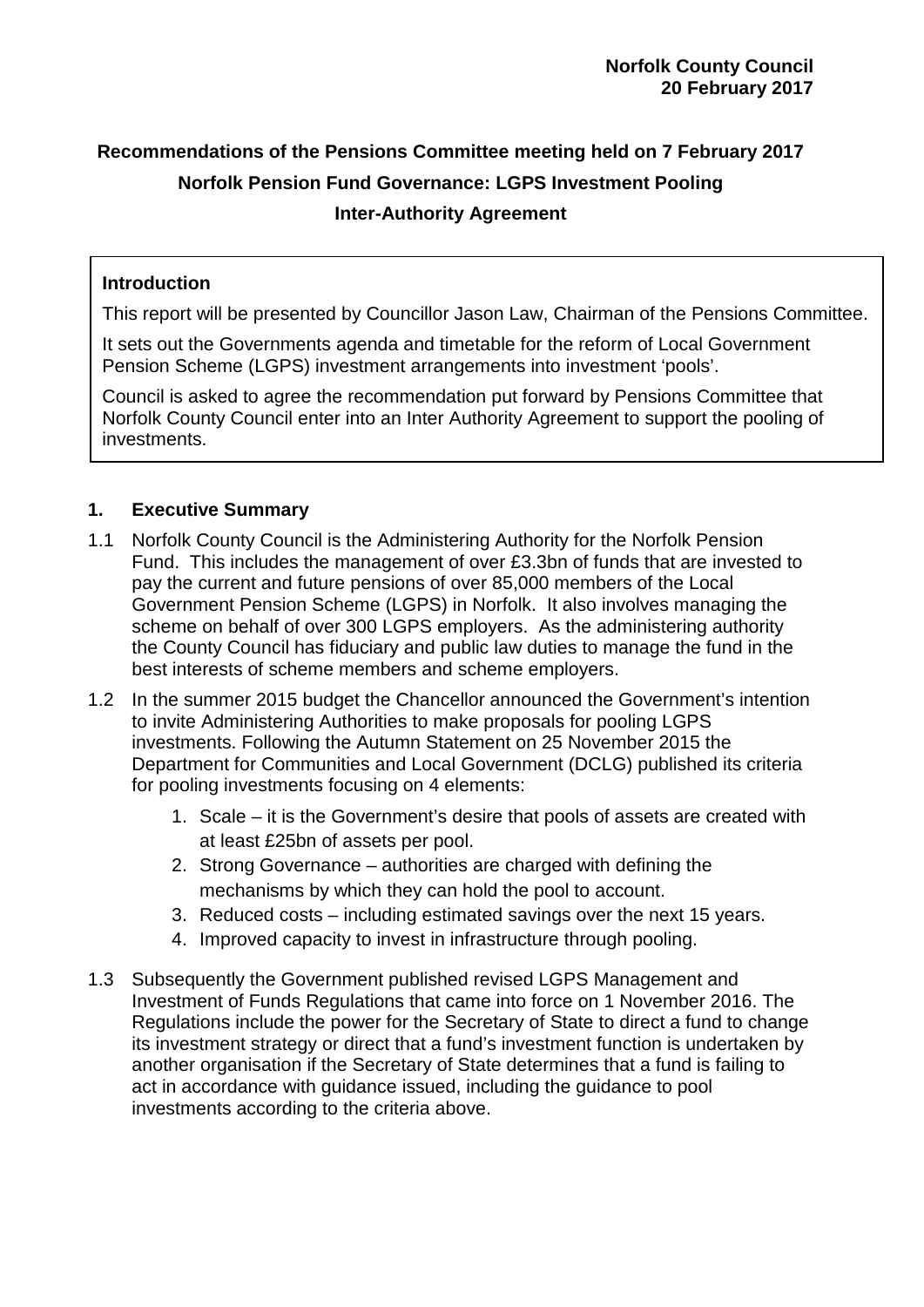1.4 Pensions Committee has previously agreed that Norfolk County Council join the ACCESS (A Collaboration of Central, Eastern and Southern Shires) pool, which made a submission to the Government for pooling in July 2016, and which was reported to Pensions Committee. Norfolk County Council has already signed a Memorandum of Understanding (MoU) with the 10 other authorities in the pool to underpin the initial work of establishing the group and developing detailed proposals for investment pooling. ACCESS contains the following other funds:

| Cambridgeshire | Kent               |
|----------------|--------------------|
| East Sussex    | Hampshire          |
| Essex          | Northamptonshire   |
| Hertfordshire  | <b>Suffolk</b>     |
| Isle of Wight  | <b>West Sussex</b> |

- 1.5 ACCESS's July 2016 submission to Government was based on pooling investments via a Collective Investment Vehicle (CIV) that would be administered and maintained by a third party Operator, which it was believed at that time to be the Government's preferred means of investment pooling. Following an initial letter to the Secretary of State for Communities and Local Government in September 2016 all of the ACCESS funds agreed that the Government's pooling criteria could be met without the cost and complexity of a CIV Operator, through Collaborative Joint Procurement. In this way, greater savings could be achieved. ACCESS therefore put forward an amendment to its July 2016 submission in December 2016 to base the pool on Collaborative Joint Procurement instead of a CIV Operator.
- 1.6 The Minister has by letter dated 27 January 2017 indicated that ACCESS should form its pool based on a CIV Operator rather than through Collaborative Joint Procurement. However, the rationale for this, given the additional costs associated with the CIV Operator approach is unclear. It is also not clear whether the Minister's letter constitutes a direction under the 2016 Investment Management Regulations. The ACCESS funds are conscious that they have fiduciary and public law duties to manage their funds in the best interests of scheme members and employees. The ACCESS group is therefore seeking further clarification from the Minister before deciding on the appropriate approach to implement pooling, taking into account the Minister's views and also the fiduciary and public law duties.
- 1.7 Regardless of which version of investment pooling ACCESS pursues, a legally binding Inter-Authority Agreement will be required in order to define the governance and cost sharing arrangements for the future operation of the pool.
- 1.8 This paper seeks approval on appropriate decisions, which have been discussed and are recommended to the County Council by Pensions Committee, to enable Norfolk County Council as Administering Authority of the Norfolk Pension Fund to continue to participate in the ACCESS Pool.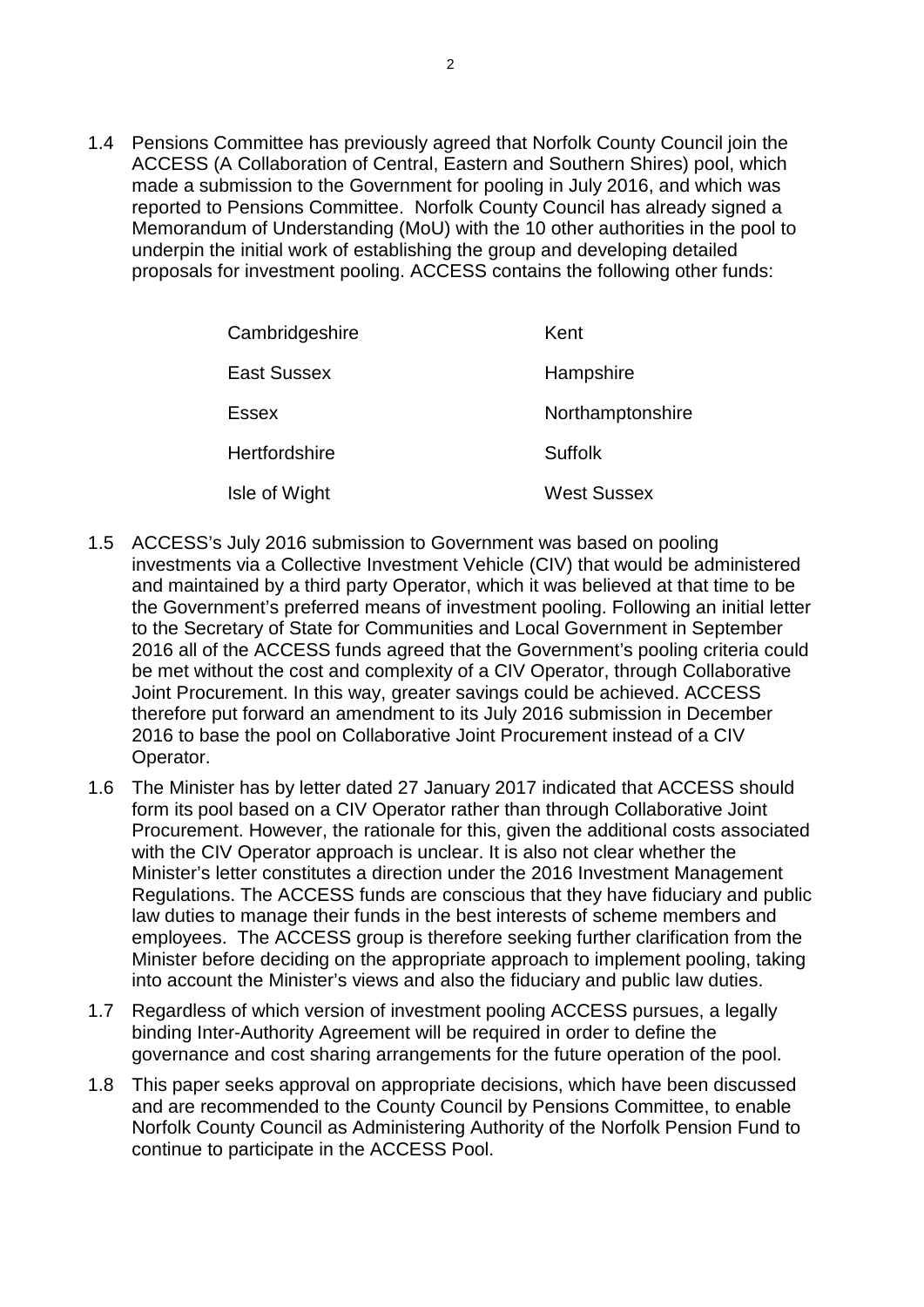# **2. Summary of pooling proposals**

- 2.1 Investment pooling is intended to create the scale that will enable access to lower Investment Manager fees and deliver cost savings to LGPS funds. In the pooled investment structure individual funds, like Norfolk, will still be responsible for their own investment strategy and asset allocation decisions.
- 2.2 In either of the pooling options (a CIV Operator or Collaborative Joint Procurement) there will be initial setup costs for the project to create the pool, agree the relevant legal documents and appoint the necessary suppliers. It was agreed as part of the MoU that the cost of establishing the pool would be shared equally between the 11 ACCESS funds.

# **3. Inter-Authority Agreement**

- 3.1 The ACCESS funds have jointly commissioned the external legal firm Eversheds to provide assistance to the ACCESS Monitoring Officers, Pensions Committee Chairmen and Officers in drafting a legally binding Inter Authority Agreement ("IAA") for the pooling of investments. It is not intended that the ACCESS funds will sign an IAA until a decision is made by the ACCESS Authorities on the form of the pool (either a CIV Operator or Collaborative Joint Procurement) following the conclusion of discussions with the Government.
- 3.2 The IAA will be based on the governing principles that were agreed by the ACCESS pension funds at the outset of their collaboration in February 2016, including:
	- working collaboratively,
	- all Councils having an equitable voice in governance,
	- avoiding unnecessary complexity, and
	- running economically and applying value-for-money considerations.
- 3.3 The most significant principles that will be reflected in the IAA are as follows:

## **Governance**

3.4 The ACCESS Pool will be governed by a Joint Committee constituted under s101 of the Local Government Act 1972 and made up of one elected councillor chosen by each authority from their Pensions Committee. The Joint Committee (or "Joint Governance Committee" as it will be known) will be "hosted" by one of the ACCESS local authorities. The host authority will undertake the secretariat function for the Joint Governance Committee. It is proposed that Kent County Council will be the initial host authority. A Chairman and Vice-Chairman of the Joint Governance Committee will be appointed by the members of the Joint Governance Committee. Each elected member will have one vote in any decision requiring a vote, and decisions will be carried by a simple majority with the Chairman having a casting vote if necessary. The full draft constitution of the Joint Governance Committee is attached at Appendix 1.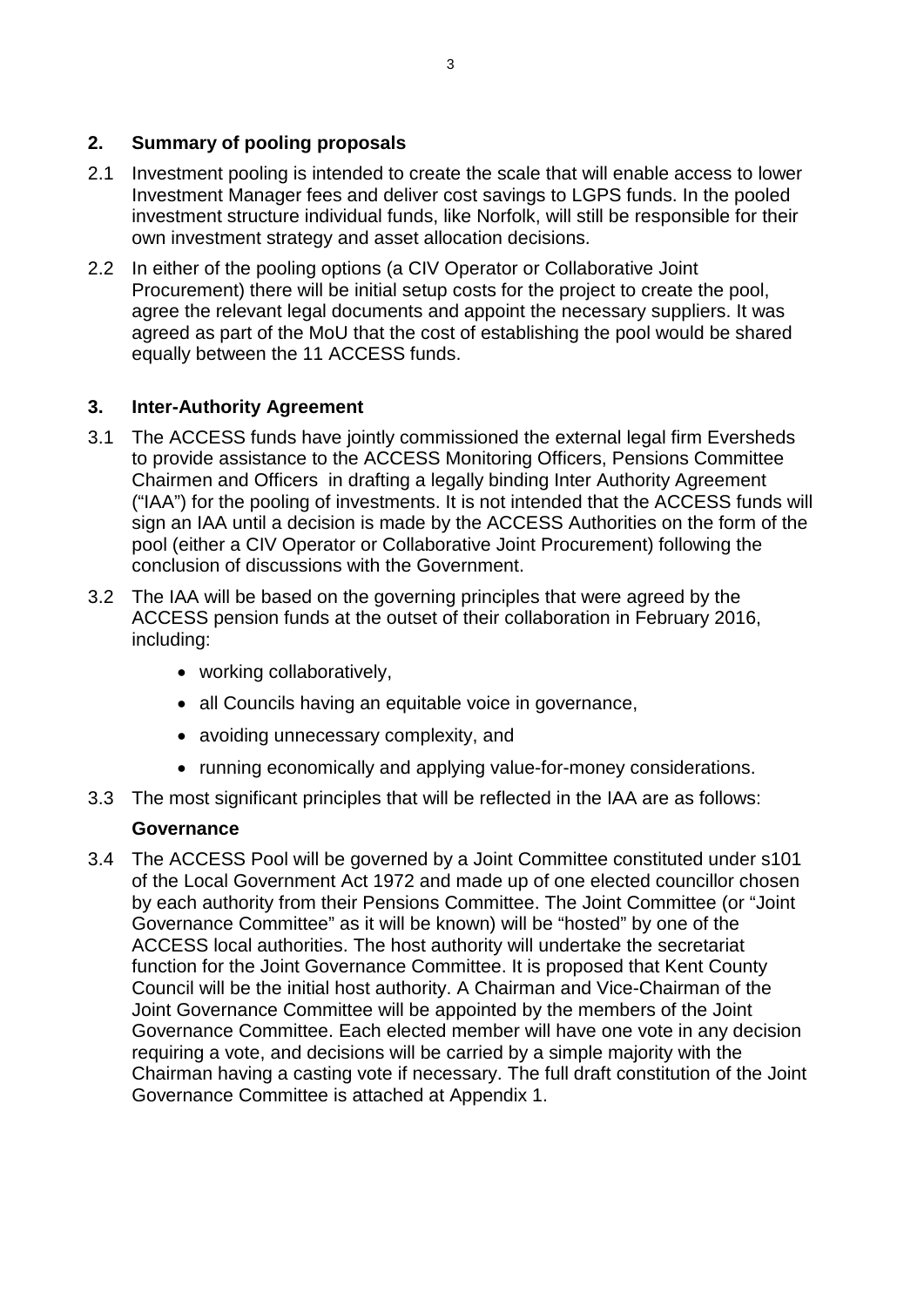- 3.5 The specific functions that would be delegated to the Joint Governance Committee will depend on the form that the pool takes which is currently being negotiated with the Government;
	- If the Pool is based on a CIV Operator the functions delegated to the Joint Governance Committee are specified in Appendix 2.
	- If the Pool is based on Collaborative Joint Procurement the functions delegated to the Joint Governance Committee are specified in Appendix 3.

# **Procurement**

- 3.6 If the Pool is based on a CIV Operator, then The Joint Governance Committee will oversee the procurement of a CIV Operator. The procurement itself would be undertaken by a "Lead Authority" (one of the ACCESS authorities) on behalf of all of the group. Whilst the Joint Governance Committee will oversee the procurement process and make a recommendation on the preferred supplier, each of the 11 ACCESS local authorities will make their own decisions to enter into a contract with the Operator.
- 3.7 If the Pool is based on a Collaborative Joint Procurement Model, then the Joint Governance Committee will oversee the procurement and maintenance of a framework which each of the ACCESS local authorities will be able to use to call off investment managers as required.

# **Cost Sharing**

- 3.8 It is the aim of the ACCESS Pool that costs are shared equitably between the member funds. Some costs will be shared equally between the member funds, or costs will be shared according to the value of investments by each fund as follows:
- 3.9 Costs to be shared equally between the member funds are:
	- The pool establishment costs including strategic and technical advice, legal advice, project management costs and the costs associated with running either the procurement process to appoint a CIV Operator or to set up a collaboratively procured framework of investment managers.
	- Under the CIV Operator pool model, any set-up costs charged by the Operator for the overall creation of the sub-fund structure.
	- The ongoing costs of managing and governing the pool including the host authorities' costs of hosting the Joint Governance Committee and providing the secretariat function, the cost of any external advice commissioned by the Joint Governance Committee and the periodic reprocurement processes for either the CIV Operator or investment manager framework.
- 3.10 Costs in relation to funds' investments will be shared according to the value of each fund's investments, either:
	- As charged by the CIV Operator for the sub-funds that each fund is invested in; or
	- Charged directly to the funds by Investment Managers they have invested with through Collaborative Joint Procurement.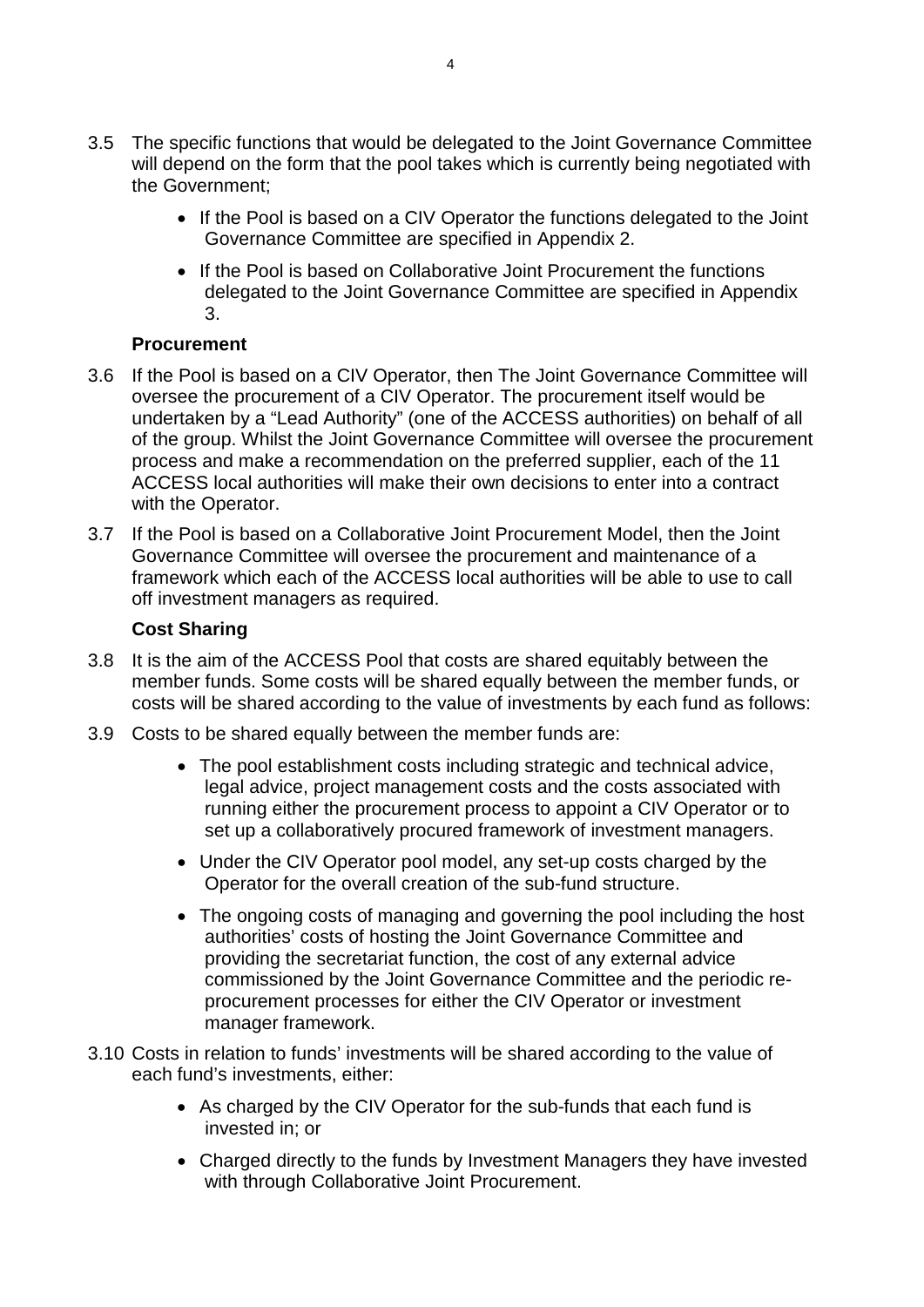- 3.11 Other costs will not be shared and will be borne by the fund that they are incurred by, which include:
	- Each fund's costs of participating in the pool, such as attendance at meetings.
	- Any transition costs of moving assets to or within the pool.

## **Withdrawal and termination**

3.12 Any fund can withdraw from the IAA and therefore the ACCESS Pool by giving 12 months notice. Following the signing of the IAA, any fund that wishes to withdraw from the pool will be liable for its share of the costs (not relating directly to investments) for the remainder of the contract period of the CIV Operator or in the case of Collaborative Joint Procurement a period to be agreed by the Joint Committee after the exit date that could extend to the period of commitment for any open frameworks.

# **Other Provisions**

3.13 The IAA will cover a number of other standard areas including dispute resolution, information and confidentiality, data protection, freedom of information, equal opportunities, and change in identity of Administering Authorities.

# **4. Timescales**

- 4.1 Government requires LGPS funds to begin transferring their investments into pools by no later than April 2018. In order for the ACCESS Pool to meet this deadline, the procurement processes for either a CIV Operator or Investment Manager Frameworks will need to commence in or around April 2017 and the ACCESS Pool has committed to move forward in a way that will enable either proposal to meet the Government's April 2018 deadline.
- 4.2 It is therefore necessary to seek decisions now to enable establishment of the Joint Governance Committee and commence the procurement processes for either proposal. To achieve this, it is necessary for all of the ACCESS Authorities to make decisions at Council meetings in February/March 2017.
- 4.3 In the circumstances, agreement is sought to continue to participate in the ACCESS Pool and to delegate authority to the Executive Director of Finance and Commercial Services and the Head of the Norfolk Pension Fund, in consultation with the Chairman of Pensions Committee, to agree the final approach the County Council will take, based on further discussion with Government and the views of the local authorities that make up the ACCESS Pool, and to agree the final wording of the IAA with the other ACCESS local authorities accordingly.
- 4.4 Further, at this stage, a decision from the County Council to delegate the relevant functions to the Joint Committee for either approach is needed.
- 4.5 Pensions Committee has fully considered this matter most recently at a special meeting of the Committee on 7 February 2017. The Committee resolved to make the recommendations below to the County Council.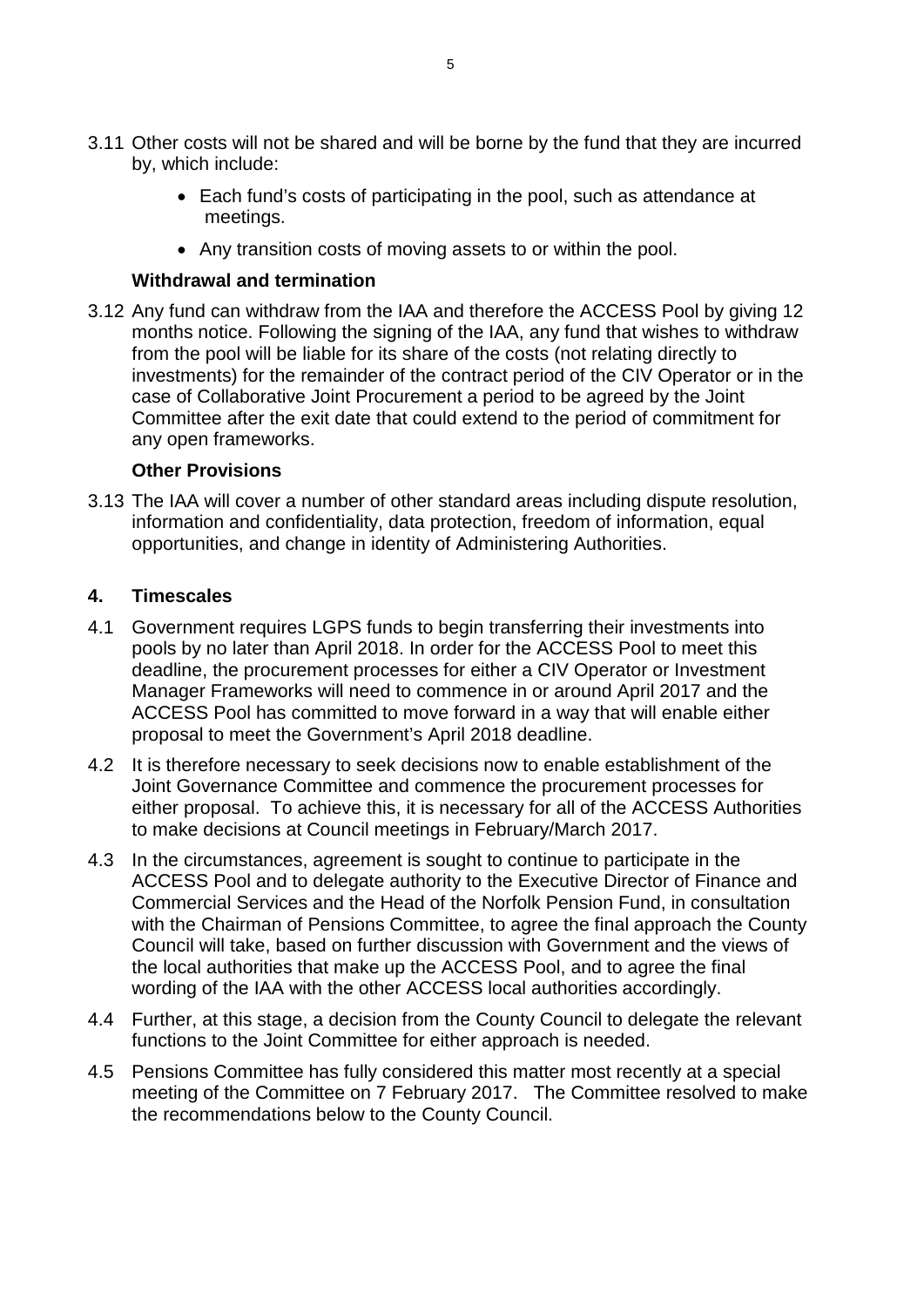## **RECOMMENDATIONS**

That on a recommendation from the Norfolk Pensions Committee, the County Council agrees:

- a) To delegate authority to the Executive Director of Finance and Commercial Services and the Head of the Norfolk Pension Fund, in consultation with the Chairman of Pensions Committee to agree the approach to pooling that Norfolk County Council will take, based upon the Government's responses to the two options put forward by the ACCESS Pool and the views of the local authorities that make up the ACCESS Pool.
- b) If the Executive Director of Finance and Commercial Services and the Head of the Norfolk Pension Fund, in consultation with the Chairman of Pensions Committee agrees to adopt pooling based on the use of a CIV Operator, then authority is delegated to the Executive Director of Finance and Commercial Services and the Head of the Norfolk Pension Fund, in consultation with the Chairman of the Pensions Committee to finalise and agree the terms of the IAA in order to implement this model of Pooling, and the Council resolves to delegate the functions to the joint committee as specified in Appendix 2 with effect from the date of execution of the IAA.
- c) If the Executive Director of Finance and Commercial Services and the Head of the Norfolk Pension Fund, in consultation with the Chairman of Pensions Committee agrees to adopt pooling based on Collaborative Joint Procurement, then authority is delegated to Executive Director of Finance and Commercial Services and the Head of the Norfolk Pension Fund, in Consultation with the Chairman of the Pensions Committee to finalise and agree the terms of an IAA to implement this model and the Council resolves to delegate the functions to the joint committee as specified in Appendix 3 with effect from the date of execution of the IAA.
- d) That authority is delegated to the Chief Legal Officer to make consequential amendments to the County Council's Constitution to reflect the agreed approach to pooling and the creation of the Joint Governance Committee. Any amendments to the Constitution will be reported to a future meeting of the County Council.

# **Officer Contact**

If you have any questions about matters contained in this paper please get in touch with:

Nicola Mark, Head of the Norfolk Pension Fund Tel no: 01603 222171 email address: nicola.mark@norfolk.gov.uk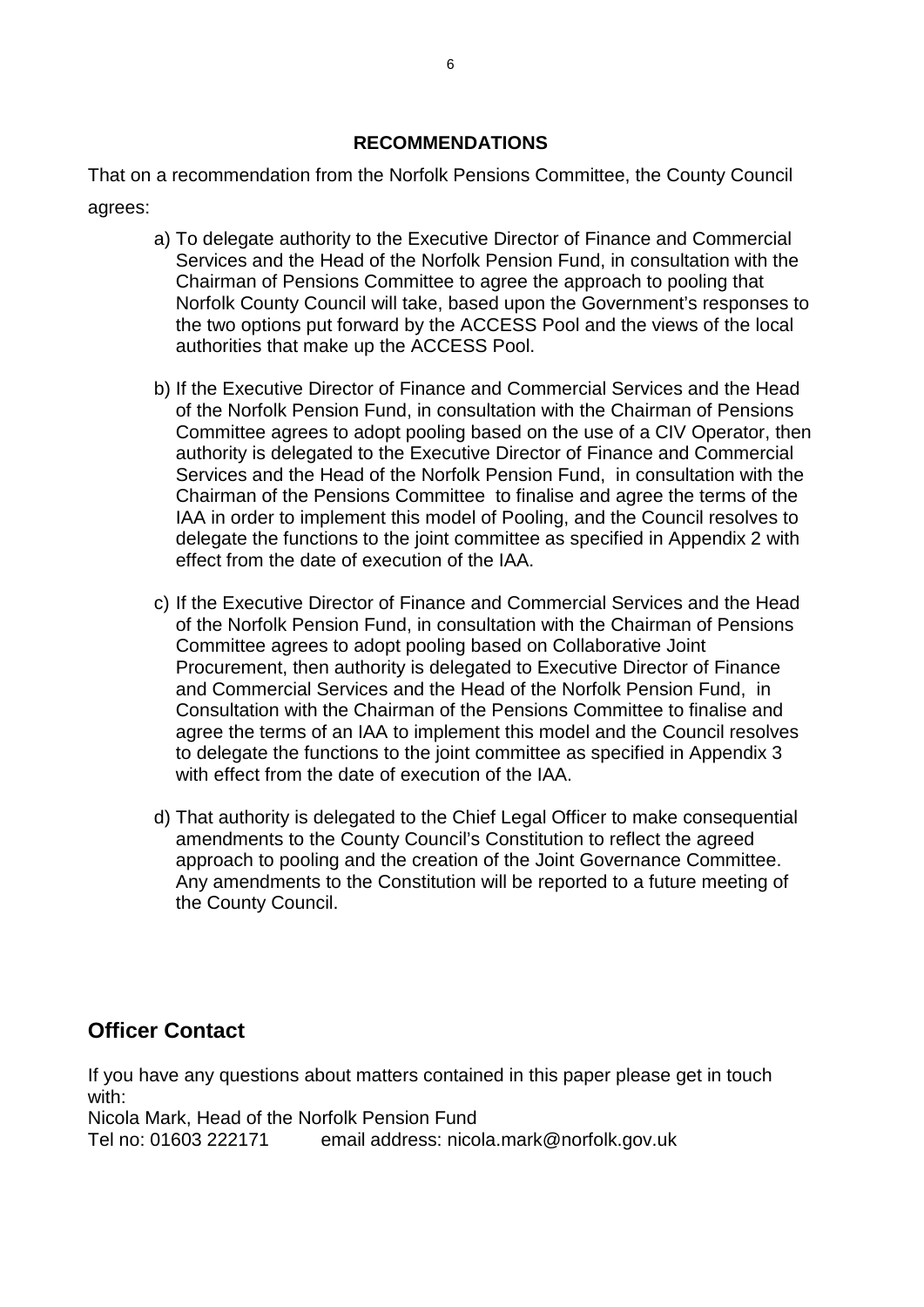### **Draft Constitution of the Joint Committee**

#### **Part 1 Membership**

- 1. The Joint Committee shall consist of one elected councillor appointed by each Council. The member so appointed must, at the time of the appointment, be an elected councillor serving as a member of the Committee of a Council which discharges the functions of that Council as pension administering authority.
- 2. Each Council may appoint a substitute. Any substitute must meet the eligibility requirements in paragraph 1. The substitute may attend any meeting of the Joint Committee or any of its sub-Committees in place of that authority's principal member if notice that the substitute will attend is given to the Secretary of the Joint Committee by the Council concerned
- 3. Where a substitution notice is in effect with respect to a particular member at a particular meeting, the substitute shall be a full member of the Joint Committee for the duration of the meeting in place of the principal member
- 4. Each Council may remove its appointed member and appoint a different member by giving written notice to the Secretary to the Joint Committee.
- 5. Each appointed member shall be entitled to remain on the Joint Committee for so long as the Council appointing them so wishes, but shall cease to be a member if he or she ceases to meet the eligibility criteria in paragraph 1l or if that Council removes the appointed member.
- 6. Any casual vacancies will be filled as soon as reasonably practicable by the Council from which such vacancy arises by giving written notice to the Secretary to the Joint Committee or his or her nominee.
- 7. The Joint Committee may co-opt any other person whom it thinks fit to be a non-voting member of the committee. The Joint Committee may from time to time make rules as to:
- 7.1 Registration and declaration of interests by co-opted members.
- 7.2 Standards of behaviour required to be observed by co-opted members when acting as such.
- 8. The Chairman of the Joint Committee will be appointed from time to time by the members of the Joint Committee. Subject to paragraph 5, the Chairman of the Joint Committee shall hold that office until their replacement is appointed which shall be at the first meeting to take place after the second anniversary of their appointment.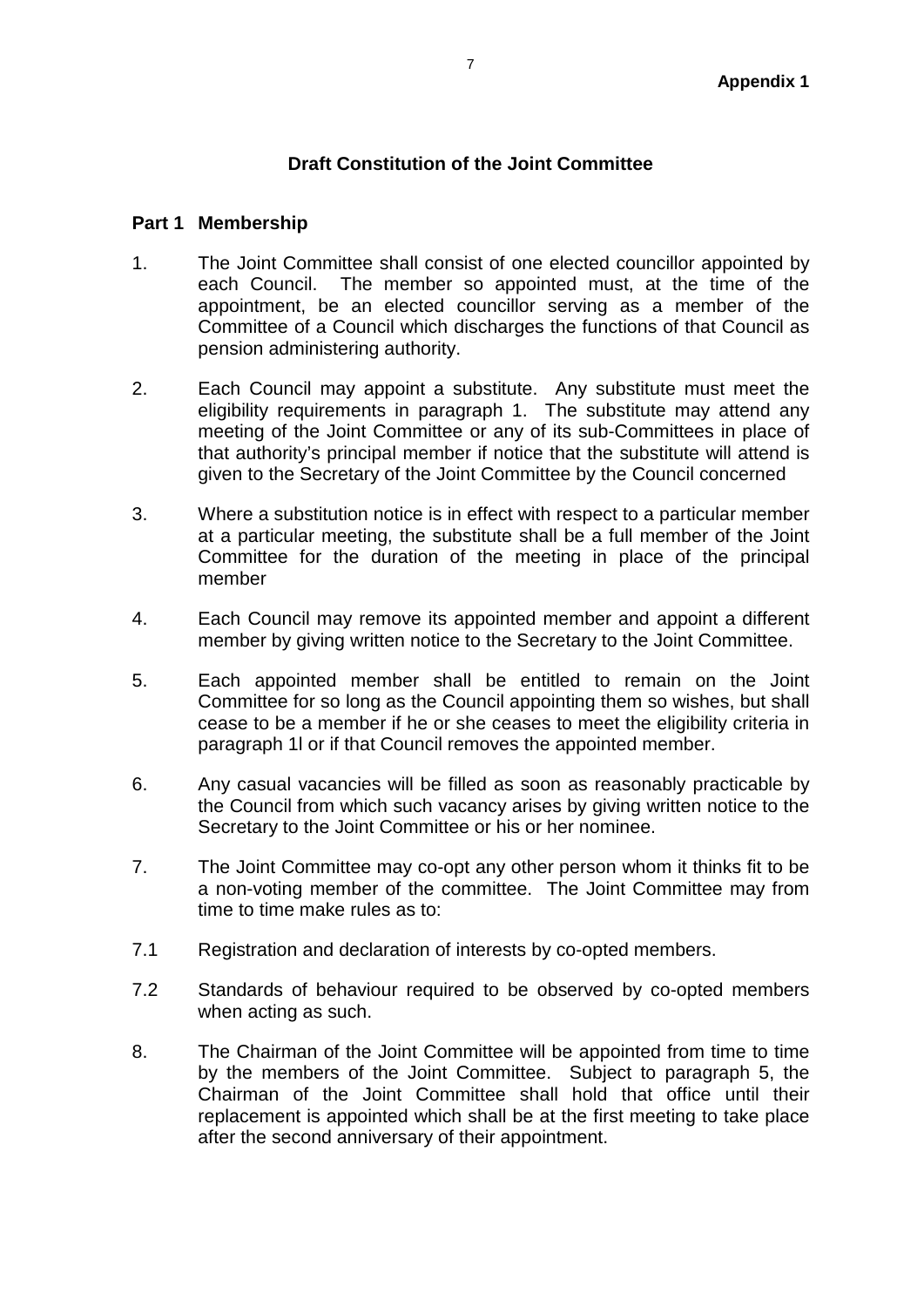- 9. The Vice-Chairman of the Joint Committee will be appointed from time to time by the members of the Joint Committee. Subject to paragraph 5, the Vice-Chairman of the Joint Committee shall hold that office until their replacement is appointed which shall be at the first meeting to take place after the second anniversary of their appointment.
- 10. The Joint Committee may appoint sub-committees from among its membership as it thinks will help it to enable it to fulfil its remit. The Joint Committee may delegate its responsibilities to such sub-committees. Sub-Committees may co-opt non-voting members.
- 11. The Joint Committee may set up working groups to advise it on matters within it remit. Such working groups may be formed of members or officers of the constituent authorities or any other third party as the Joint Committee sees fit. Such working groups are advisory only and the Joint Committee may not delegate its responsibilities to such working groups.
- 12. Each member of the Joint Committee and any Sub-committee shall comply with any relevant code of conduct of their Council when acting as a member of the Joint Committee.
- 13. The Chairman may direct the Secretary to call a meeting and may require any item of business to be included in the summons.
- 14. Any 5 members of the Joint Committee may by notice in writing require the Chairman to call a meeting to consider a particular item of business and if the Chairman fails to do so within 20 working days of receipt of the notice then those 5 members may direct the Secretary to call a meeting to consider that business.
- 15. The Committee may, if the law permits, arrange for attendance at meetings via video conferencing. Any such attendance shall be in accordance with the law and any other requirements imposed by the Joint Committee from time to time.

## **Part 2 Proceedings**

## 16. **Time and Place of Meetings**

The Joint Committee will meet at least four times each year. All meetings of the Joint Committee will take place at a suitable venue and at a time to be agreed by the Councils.

## 17. **Notice of and Summons to Meetings**

The Secretary to the Joint Committee will give notice to the public of the time and place of any meeting in accordance with Part VA of the Local Government Act 1972. At least five clear days before a meeting, the Secretary to the Joint Committee will send a summons by email and if a member so requests by post to every Member at their last known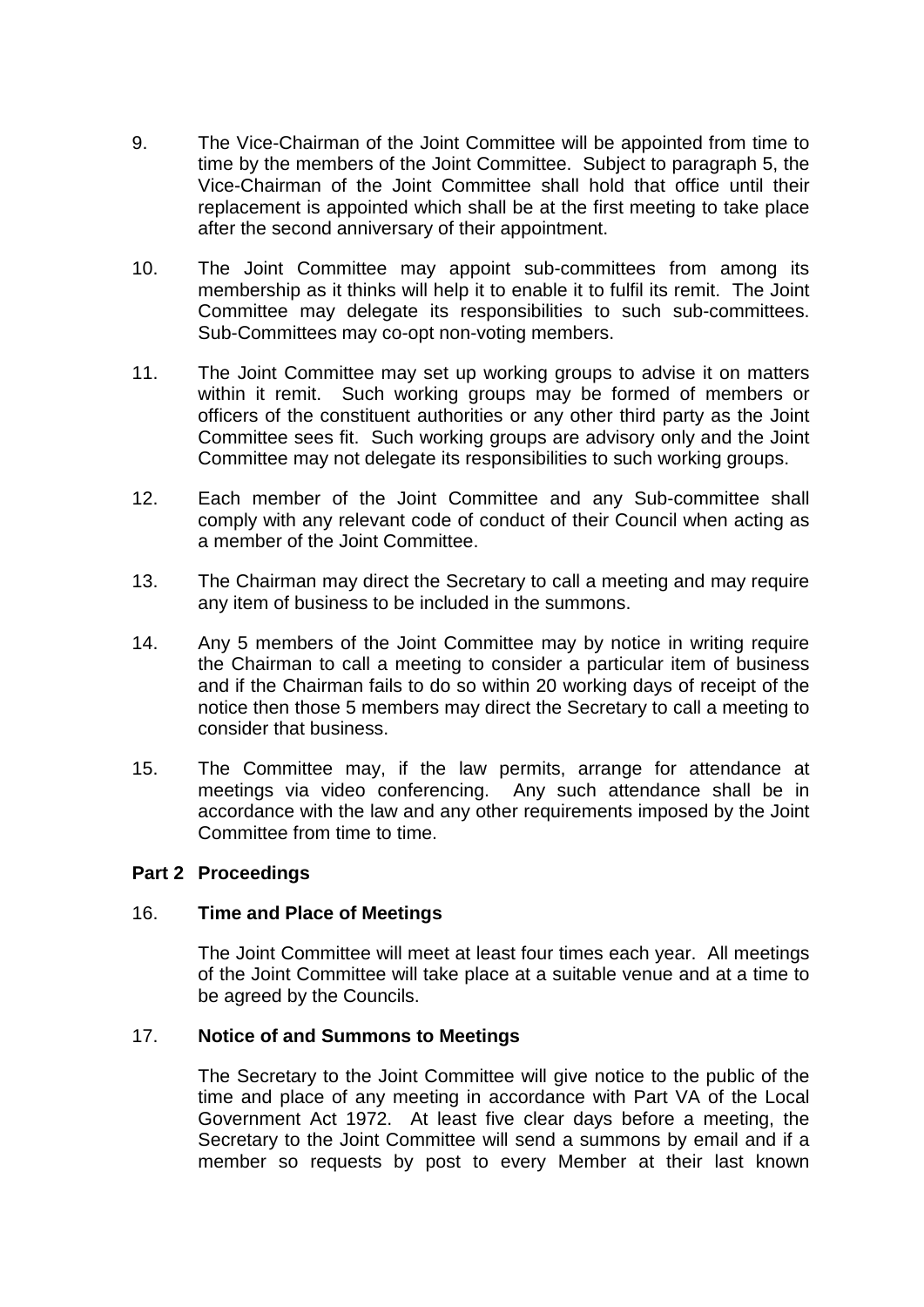address. The summons will give the date, time and place of each meeting and specify the business to be transacted, and will be accompanied by such reports as are available.

## 18. **Chairing of Joint Committee**

The Vice Chairman shall preside in the absence of the Chairman. If there is a quorum of members present but neither the Chairman nor the Vice-Chairman is present at a meeting of the Joint Committee, the other members of the Joint Committee shall choose one of the members of the Joint Committee to preside at the meeting.

## 19. **Quorum**

- 19.1 The quorum of a meeting will be at least 8 members who are entitled to attend and vote.
- 19.2 If there is no quorum present at the start of the meeting the meeting may not commence. If after 1 hour from the time specified for the start of the meeting no quorum is present then the meeting shall stand adjourned to another time and date determined by the Secretary.

## 20. **Voting**

#### 20.1 **Majority**

Each elected member shall have one vote. Co-opted members will not have a vote. Any matter will be decided by a simple majority of those members of the Councils represented in the room at the time the question is put. In the event of equality of votes the person presiding at the meeting will be entitled to a casting vote under paragraphs 39(1) and 44 of Schedule 12 of the Local Government Act 1972.

## 20.2 **By Substitutes**

The member appointed as a substitute shall have the same voting rights as the member for whom he or she is substituting. Where notice of substitution has been given for a particular meeting the principal member may not vote unless the notice of substitution is withdrawn before the start of the meeting.

#### 20.3 **Show of hands**

The Chairman will take the vote by show of hands, or if there is no dissent, by the affirmation of the meeting.

#### 20.4 **Recording of individual votes**

The minutes of the meeting shall record how a member of the Committee voted on a particular question if, at the time that the vote is taken or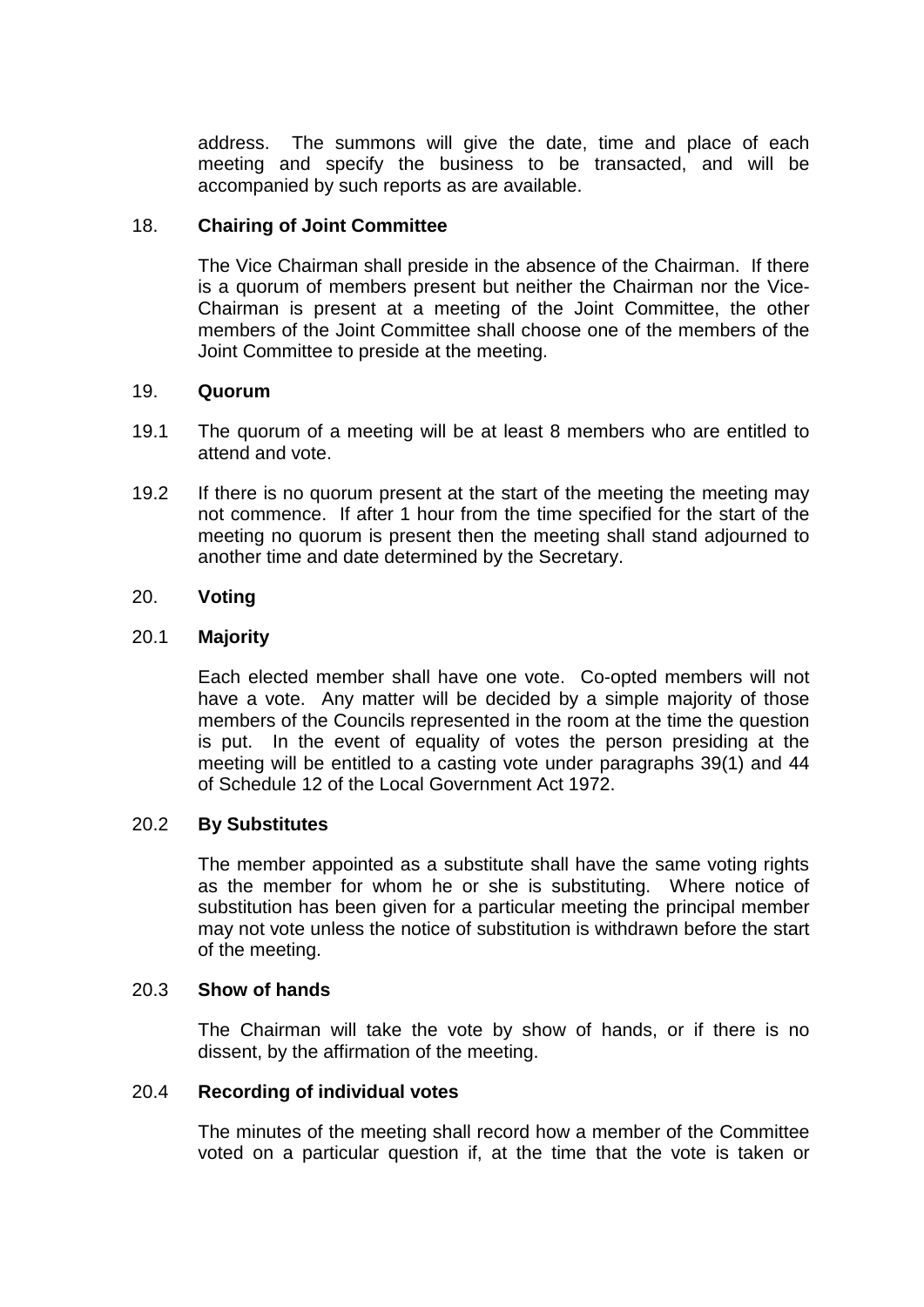immediately thereafter, that member asks the Secretary or his or her representative at the meeting to record his vote.

## 21. **Minutes**

- 21.1 The Secretary to the Joint Committee shall arrange for written minutes to be taken at each meeting of the Joint Committee and shall present them to the Joint Committee at its next meeting for approval as a correct record. At the next meeting of the Joint Committee, the Chairman shall move that the minutes of the previous meeting be signed as a correct record. If this is agreed, the Chairman of the Joint Committee shall sign the minutes. The only part of the minutes that can be discussed is their accuracy.
- 21.2 Draft minutes or a summary of the decisions taken at the meeting and a note of the actions arising shall be circulated to the Committee and to each Council by email no later than 7 days after the date of the meeting.
- 22. Any elected member of the Councils who is not a member of the Joint Committee may speak at a meeting of the Joint Committee if the Chairman of the Joint Committee invites him or her to do so but an elected member of the Councils who is not a member of the Joint Committee shall not be entitled to vote at a meeting of the Joint Committee.
- 23. Meetings of the Joint Committee shall be open for members of the public to attend unless the Joint Committee determines that it is necessary to exclude members of the public in accordance with Part VA of the Local Government Act 1972 or the Joint Committee determines that it is necessary to close the meeting to the public because of a disturbance.
- 23.1 Copies of the agenda for meetings of the Joint Committee and any reports for its meetings shall be open to inspection by members of the public at the offices of the Councils with the exception of any report which the Secretary to the Joint Committee determines relates to items which in his or her opinion are likely to be considered at a time when the meeting is not to be open to the public.
- 24. Minutes of the meeting shall be published by the Host Authority to the extent required by Part VA of the Local Government Act 1972.
- 25. If a member of the public interrupts proceedings, the Chairman will warn the person concerned. If they continue to interrupt, the Chairman will arrange for their removal from the meeting room and will suspend the meeting until the member of the public has left or been removed.
- 26. If there is a general disturbance in any part of the meeting room open to the public, the Chairman may call for that part to be cleared.

## 27. **Overview and Scrutiny**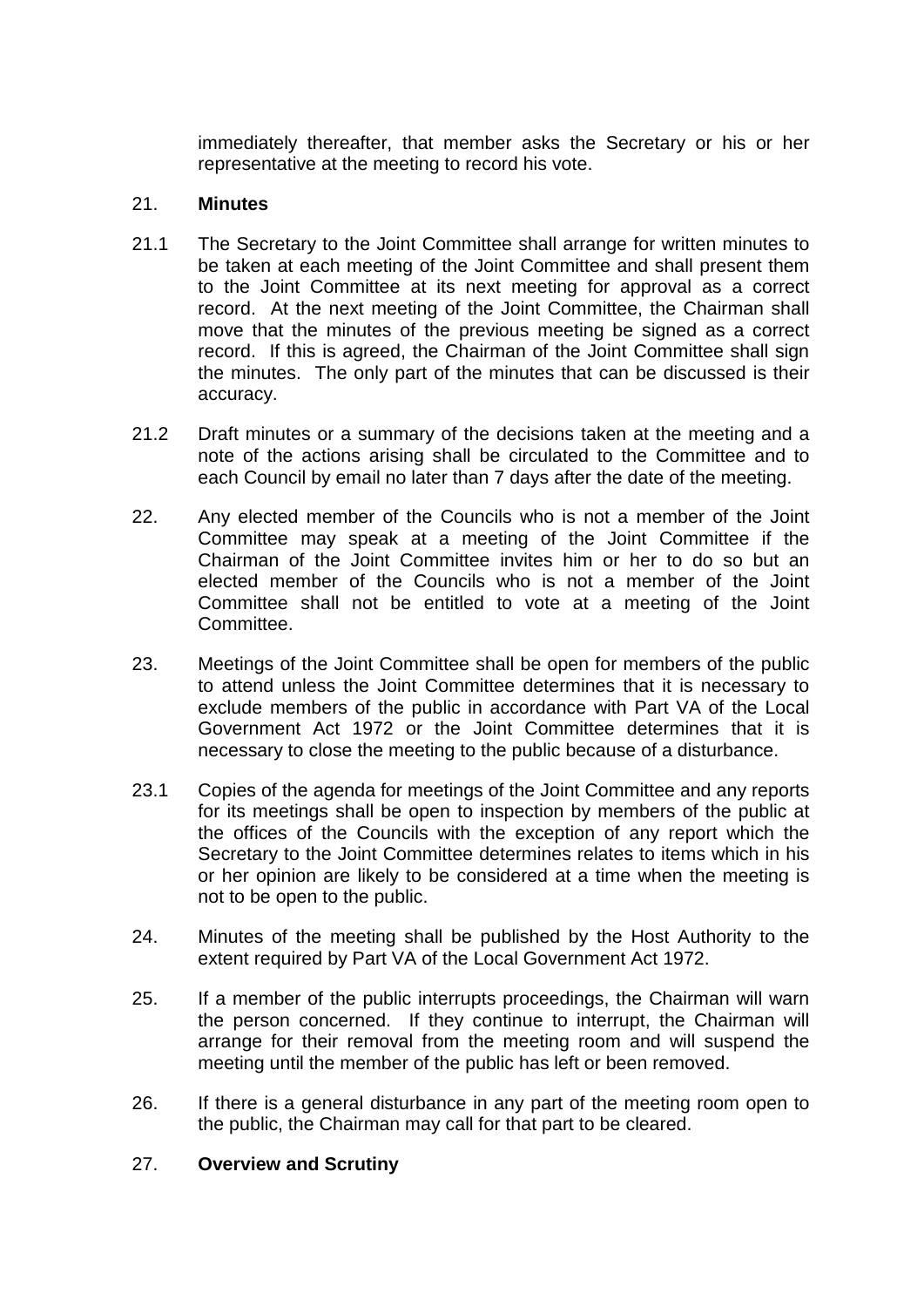- 27.1 Each Council has overview and scrutiny committees which have the right to scrutinise the operation of the Joint Committee and the Joint Committee and the Host Authority will co-operate with reasonable requests for information from any of the Councils' overview and scrutiny committees.
- 27.2 The decisions of the Joint Committee are not subject to call-in.

#### 28. **Regulation of Business**

- 28.1 Any ruling given by the Chairman as to the interpretation of this constitution with respect to the regulation of proceedings at meeting shall be final.
- 28.2 Subject to the law, the provisions of this Constitution and the terms of any contract, the Joint Committee may decide how it discharges its business.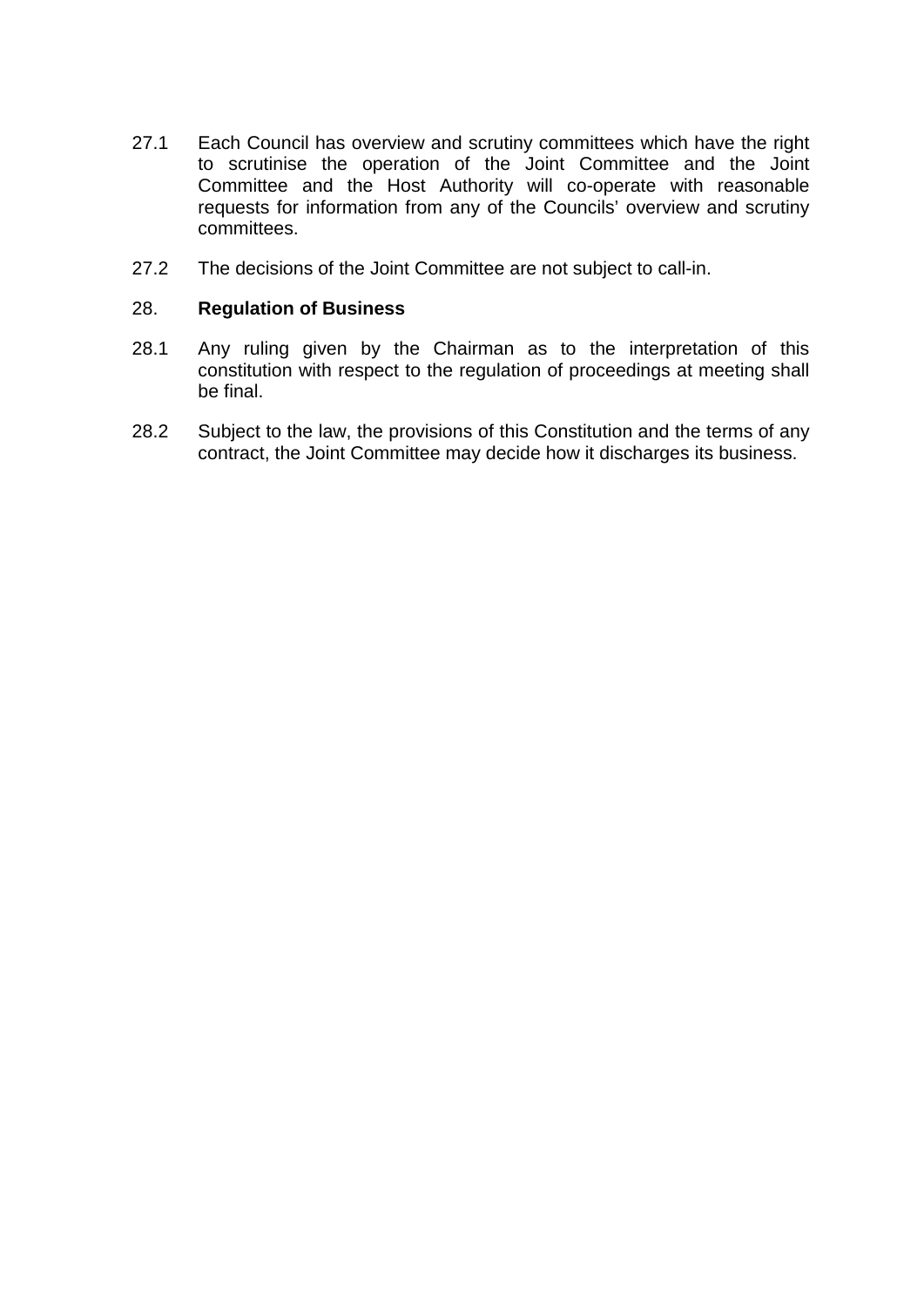# **Draft Terms of Reference of the Joint Committee for a CIV Operator**

## **Part 1 Functions in relation to the Operator**

- 1. **Specifying Operator services:** Deciding, in consultation with the Councils, the specification of services and functions that the Operator will be required to deliver including the sub-funds and classes of investments required to enable each Council to execute its investment strategy.
- 2. **Procuring the Operator:** agreeing the method and process for the procurement and selection of the Operator.
- 3. **Appointing the Operator**: Making a recommendation to the Councils as to the identity of the Operator and the terms upon which the Operator is to be appointed.
- 4. **Reviewing the Performance of the Operator:** Keeping the performance of the Operator under constant review and making arrangements to ensure that the Joint Committee is provided with regular and sufficient reports from the Officer Working Group to enable it to do so including but not limited to:
- 4.1 the performance of the Operator against its contractual requirements and any other performance measures such as any Service Level Agreement (SLA) and key performance indicators (KPIs) and Officer Working Group recommendations on any remedial action;
- 4.2 sub-fund investment performance;
- 4.3 investment and operational costs including the annual review of investment manager costs;
- 4.4 performance against the strategic business plan agreed by the Councils.
- 5. **Managing the Operator:** The Joint Committee shall:
- 5.1 Make recommendations to the Councils on the termination or extension of the Operator Contract and
- 5.2 Make decisions about any other action to be taken to manage the Operator Contract including the giving of any instruction or the making of any recommendation to the Operator including but not restricted to recommendations on investment managers (within any regulatory constraints that may apply).

## 6. **Appointment of Advisers**

6.1 The Joint Committee may appoint such professional advisers on such terms as it thinks fit. Any procurement of advisers must comply with the constitution of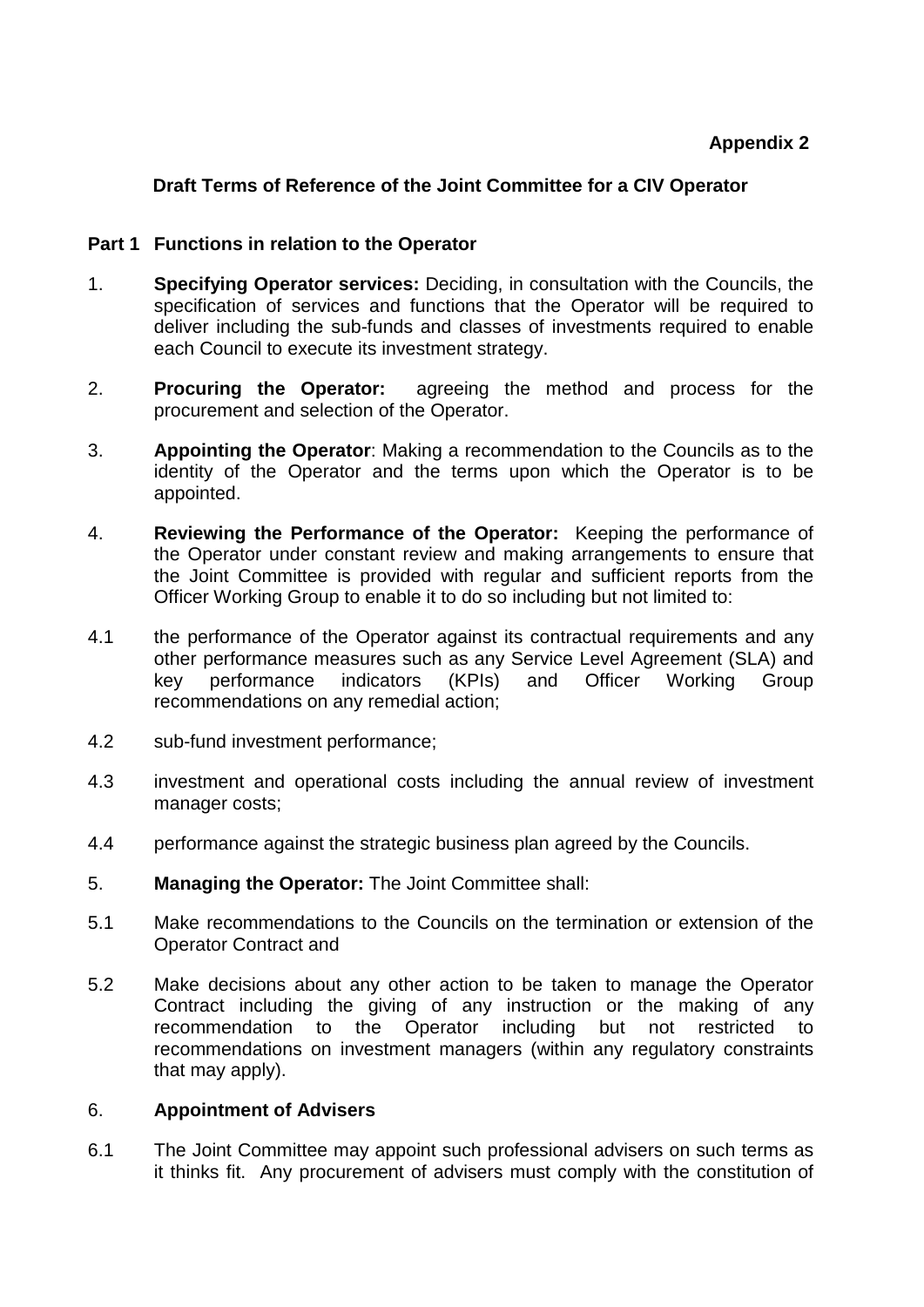the Authority designated to undertake the procurement and that Authority will enter into a contract with the appointed adviser on behalf of the Authorities.

- 6.2 The Joint Committee may appoint such professional advisers on such terms as it thinks fit. Any procurement of advisers must comply with the constitution of the Authority designated to undertake the procurement and that Authority will enter into a contract with the appointed adviser on behalf of the Authorities.
- 6.3 The Joint Committee shall decide which tasks shall be performed by the Client Unit and which Council shall manage the Client Unit including the employment arrangements for employees in the Client Unit.

## **Part 2 Functions in relation to management of Pool Assets**

7. The Joint Committee shall make recommendations to the Councils on the strategic plan for transition of assets that are to become Pool Assets.

#### **Part 3 Functions Concerning Pool Aligned Assets**

8. Making recommendations to the Councils about Pool Aligned Assets (including proposals concerning the migration of investments-such as passive investments via life fund policies-to become Pool Aligned Assets) in accordance with this Agreement or any other delegation to the Joint Committee by the Councils.

#### **Part 4 Functions concerning Business Planning and Budget**

- 9. Make recommendations to the Councils about the annual strategic business plan for the Pool
- 10. Determine the budget necessary to implement that plan and meet the expenses of undertaking the Specified Functions (insofar as they will not be met by individual transaction costs paid by Councils to the Operator) in accordance with Schedule 5 hereof.
- 11. Keep the structures created by this Agreement under review from time to time and make recommendations to the Councils about:
- 11.1 the future of the Pool;
- 11.2 any changes to this Agreement; and
- 11.3 as to the respective merits of continuing to procure operator services by means of a third party or by creation of an operator owned by the Councils.
- 12. The Joint Committee is required to commence the first review of this Agreement by the second anniversary of its first meeting.
- 13. The Joint Committee is required to undertake a review of the Pool and this Agreement: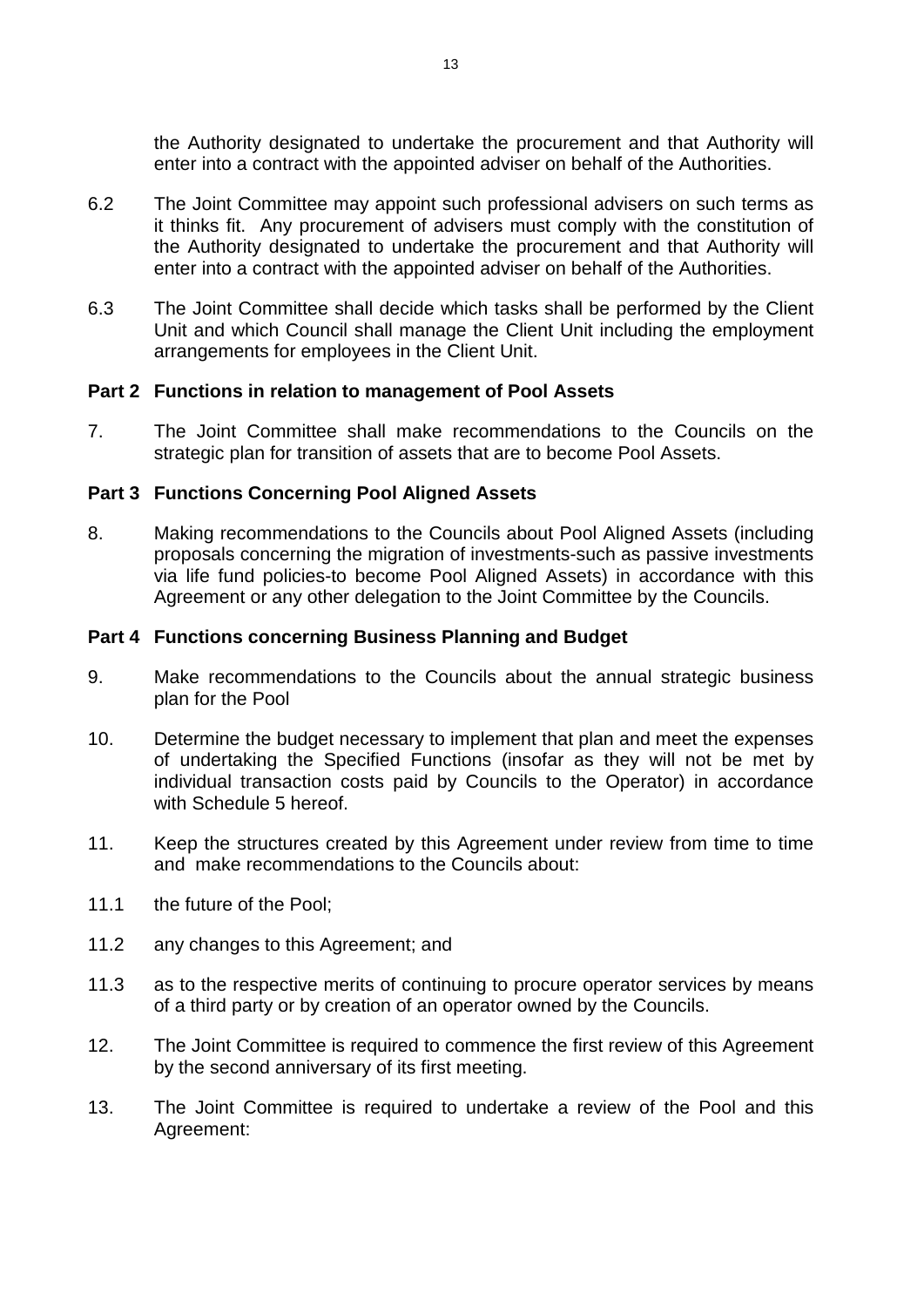- 13.1 to be completed 18 months before the expiry of each and every Operator Contract including as a result of the exercise of any option to terminate the Operator Contract;
- 13.2 whenever a Council gives notice of withdrawal under clause 12 of this agreement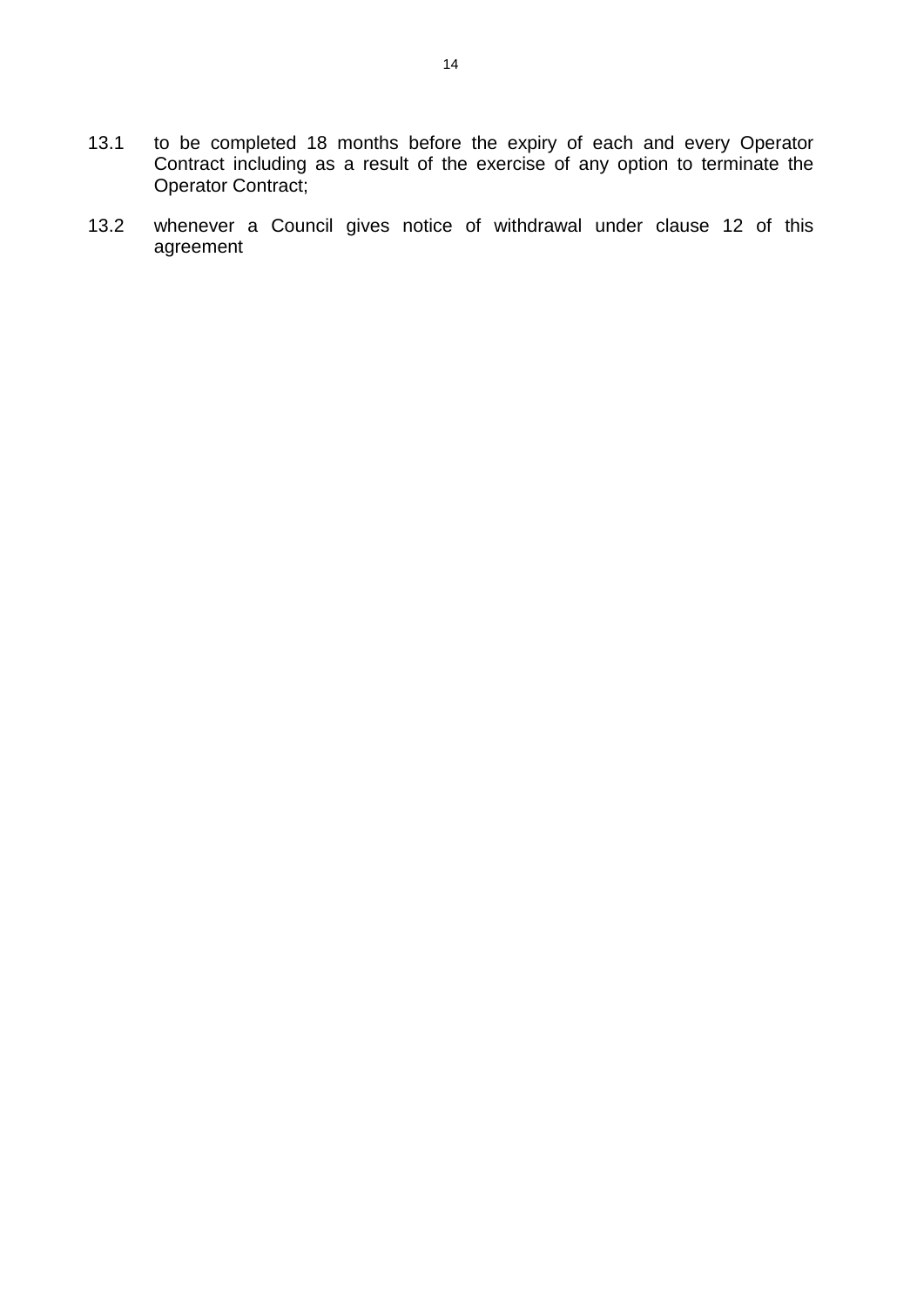# **Draft Terms of Reference of the Joint Committee for Collaborative Joint Procurement**

# **Part 1 Functions in relation to Contractors**

- 1. **Specifying shared procurements:** Deciding, in consultation with the Councils, the specification of services and functions that will be procured jointly by the Councils in order to enable each Council to execute its investment strategy.
- 2. **Managing shared procurements:** agreeing the method and process for the procurement and selection of Contractors.
- 3. **Appointing Contractors**: Making a recommendation to the Councils as to the identity of the Contractor and the terms upon which the Contractor is to be appointed to the framework.
- 4. **Reviewing the Performance of Contractors:** Keeping the performance of Contractors under constant review and making arrangements to ensure that the Joint Committee is provided with regular and sufficient reports from the Officer Working Group to enable it to do so including but not limited to:
- 4.1 the performance of Contractors against contractual requirements and any other performance measures such as any Service Level Agreement (SLA) and key performance indicators (KPIs) and Officer Working Group recommendations on any remedial action;
- 4.2 investment performance;
- 4.3 investment and operational costs including the annual review of investment manager costs;
- 4.4 performance against the strategic business plan agreed by the Councils.
- 5. **Managing Contractors:** The Joint Committee shall:
- 5.1 Make recommendations to the Councils on the termination or extension of contracts with Contractors and
- 5.2 Make decisions about any other action to be taken to manage the Contracts with Contractors including the giving of any instruction or the making of any recommendation to Contractors including but not restricted to recommendations on investment managers (within any regulatory constraints that may apply).

## 6. **Appointment of Advisers**

6.1 The Joint Committee may appoint such professional advisers on such terms as it thinks fit. Any procurement of advisers must comply with the constitution of